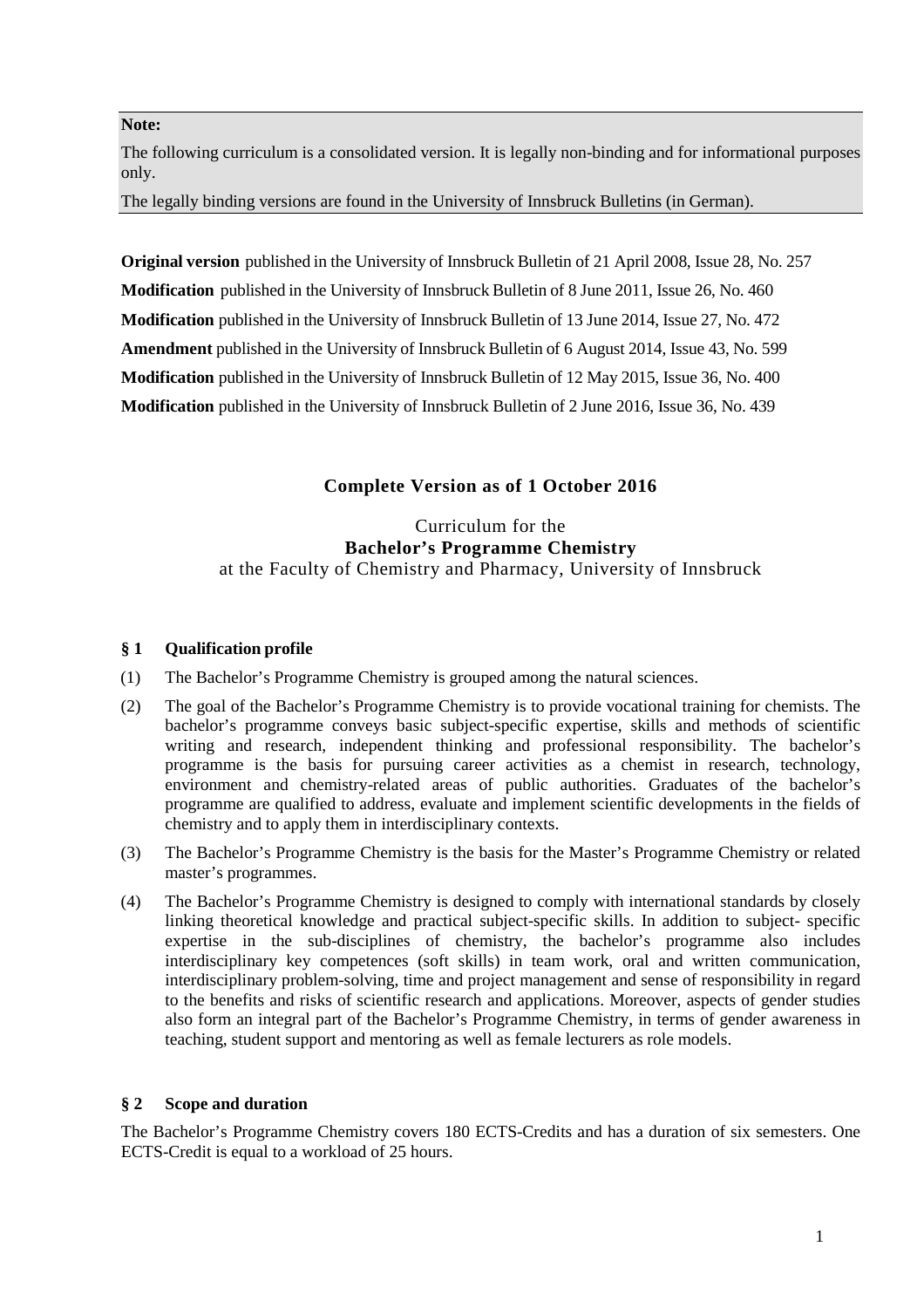## **§ 3 Types of courses and maximum number of students per course**

(1) Courses without continuous performance assessment:

Lectures (VO) are courses held in lecture format. They introduce the research areas, methods and schools of thought for a given subject. Maximum number of participants: 220

- (2) Courses with continuous performance assessment:
	- 1. **Practical courses** (UE) focus on the practical treatment of concrete scientific tasks within an area. Maximum number of participants: 10
	- 2. **Seminars** (SE) provide in-depth treatment of scientific topics through students' presentations and discussion thereof. Maximum number of participants: 120
	- 3. **Lectures with practical elements** (VU) focus on the practical treatment of concrete scientific tasks that are discussed during the lecture parts of the course. Maximum number of participants: 120
	- 4. **Practical training courses (**PR) provide practical experience with concrete scientific tasks, complementing occupational and academic training. Maximum number of participants: 10

#### **§ 4 Allocation of places in courses with a limited number of participants**

- (1) The process of choosing students is based on the following priorities:
	- 1. Students of the study programme for whom the course is compulsory and who could not at- tend the course due to a previous selection procedure.
	- 2. Students of the study programme for whom the course is compulsory.
	- 3. Students of other study programmes.
	- 4. If the criteria in Z 1 to Z 3 do not suffice, the available places are drawn.
- (2) In addition, if necessary, parallel courses are to be held during the vacation period.

#### **§ 5 Compulsory modules**

The following compulsory modules corresponding to 180 ECTS-Credits must be passed:

| 1. | <b>Compulsory Module: Physics</b>                                                                                                                                                                                                                                                                                 | h | <b>ECTS-</b><br><b>Credits</b> |
|----|-------------------------------------------------------------------------------------------------------------------------------------------------------------------------------------------------------------------------------------------------------------------------------------------------------------------|---|--------------------------------|
| a. | <b>VO Physics I for Chemical Students</b><br>Force and moment of force, kinematics, dynamics of a mass point, work,<br>energy, dynamics of mass point systems, dynamics of inelastic bodies,<br>mechanics of deformable media, mechanical vibrations and waves,<br>molecular physics, hydrostatics, hydrodynamics | 3 | 3                              |
| b. | <b>VO Physics II for Chemical Students</b><br>Optics, nuclear physics, particle physics, electrostatics, stationary<br>electricity magnetism, electrodynamics, atomic physics                                                                                                                                     | 2 | 2                              |
|    | <b>Total</b>                                                                                                                                                                                                                                                                                                      | 5 | 5                              |
|    | <b>Learning Outcomes:</b><br>Students master the basic concepts of physics and understand the principles of the way of<br>thinking in physics.                                                                                                                                                                    |   |                                |
|    | Prerequisites: none                                                                                                                                                                                                                                                                                               |   |                                |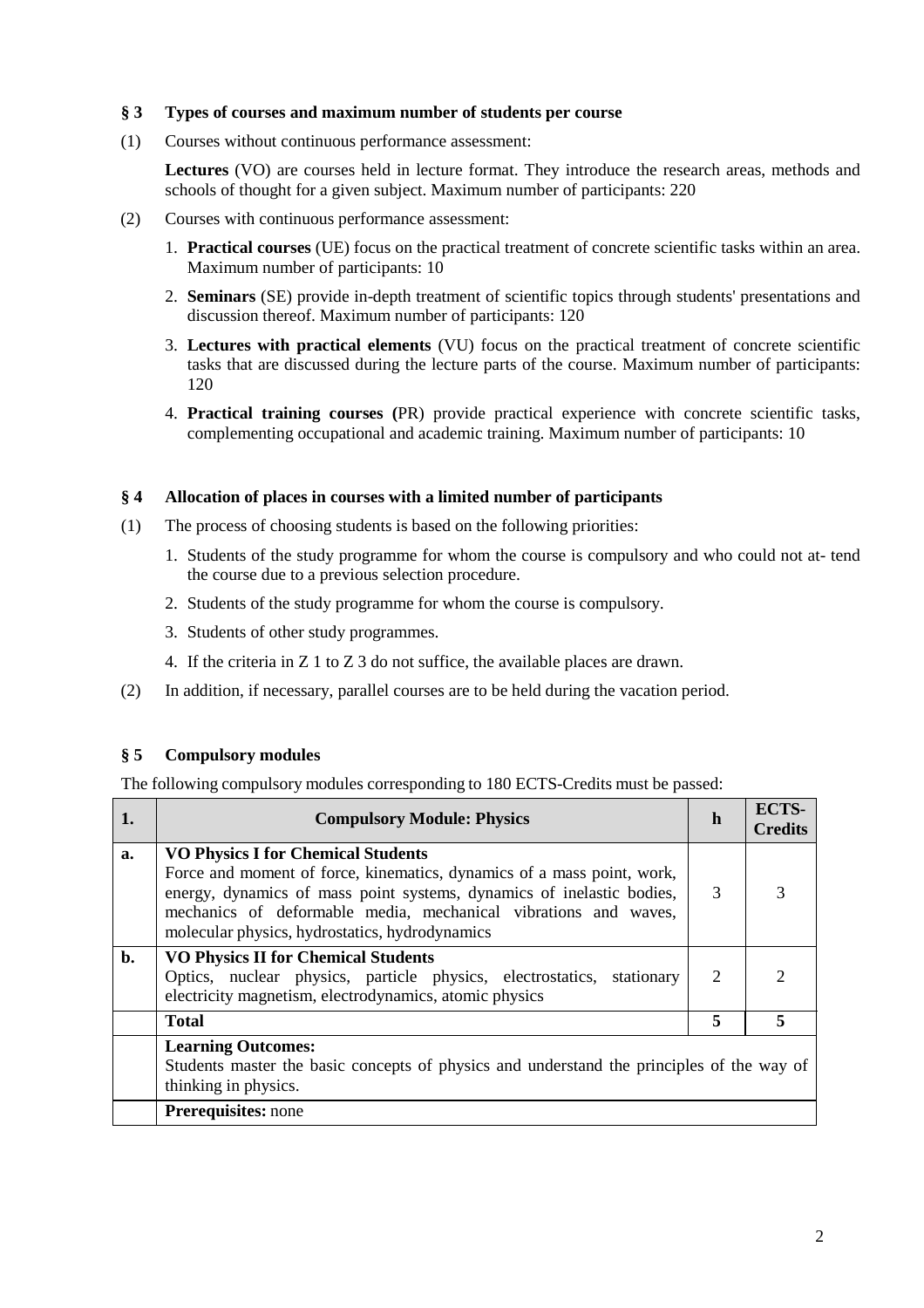| <b>Compulsory Module: Mathematics A</b>                                                                                                                                   | h | ECTS-<br><b>Credits</b> |
|---------------------------------------------------------------------------------------------------------------------------------------------------------------------------|---|-------------------------|
| <b>VU Mathematics I for Chemical Students</b><br>Analysis in one variable: sets, functions, sequences, series, complex<br>numbers, differential and integral calculus     | 3 |                         |
| <b>Total</b>                                                                                                                                                              | 3 |                         |
| <b>Learning Outcomes:</b><br>Students understand advanced mathematics and are capable of applying the acquired<br>mathematical methods on physical and chemical problems. |   |                         |
| <b>Prerequisites:</b> none                                                                                                                                                |   |                         |

| 3.             | <b>Compulsory Module: General Chemistry A</b>                                                                                                                                                                                                                                                                                                                                                                                                                                                                                                                           | $\mathbf h$ | ECTS-<br><b>Credits</b> |
|----------------|-------------------------------------------------------------------------------------------------------------------------------------------------------------------------------------------------------------------------------------------------------------------------------------------------------------------------------------------------------------------------------------------------------------------------------------------------------------------------------------------------------------------------------------------------------------------------|-------------|-------------------------|
| a.             | <b>VO Experimental Lecture General Chemistry</b><br>Atomic theory, chemical formulas and equations, energy conversion in<br>chemical reactions, electronic structure and properties of atoms, ionic and<br>covalent bonding, molecular structure, molecular orbitals, basics of<br>chemical<br>thermodynamics, gases, liquids, solids, solutions, reactions in aqueous<br>solution, chemical kinetics, chemical equilibrium, acids and bases, acid-<br>base equilibria, solubility, product and complex formation equilibria, elec-<br>trochemistry, nuclear chemistry. | 5           | 6                       |
| $\mathbf{b}$ . | <b>VO Chemistry in Aqueous Solution</b><br>Theoretical preparation for the laboratory course chemistry in aqueous so-<br>lution: reactions of salts and metals with water, acids, bases and molten<br>salts; group and identification reactions of ions; parallel chemical<br>equilibria; ions in water: source and removal; important inorganic<br>reactions in aqueous solution in nature and industry.                                                                                                                                                               | 1           | 1.5                     |
|                | <b>Total</b>                                                                                                                                                                                                                                                                                                                                                                                                                                                                                                                                                            | 6           | 7.5                     |
|                | <b>Learning Outcomes:</b><br>Students understand the basic concepts of general chemistry.                                                                                                                                                                                                                                                                                                                                                                                                                                                                               |             |                         |
|                | <b>Prerequisites:</b> none                                                                                                                                                                                                                                                                                                                                                                                                                                                                                                                                              |             |                         |

| 4. | <b>Compulsory Module: General Chemistry B</b>                                                                                                                                                                                                                                                                                                                                                                                                                                                                                | h                           | ECTS-<br><b>Credits</b> |
|----|------------------------------------------------------------------------------------------------------------------------------------------------------------------------------------------------------------------------------------------------------------------------------------------------------------------------------------------------------------------------------------------------------------------------------------------------------------------------------------------------------------------------------|-----------------------------|-------------------------|
| a. | <b>VO Laboratory Safety</b><br>Rules of conduct for working in a chemical laboratory, safety and<br>hazardous material labelling, precarious experimental work, personal<br>safety equipment, hazardous materials, fire prevention, first aid.                                                                                                                                                                                                                                                                               |                             | 15                      |
| b. | <b>VO Chemical Calculations</b><br>Significant digit, empirical formula, mole, percentage of compounds,<br>deduction of chemical formula, chemical equation, balancing redox<br>equations, limiting reactants, yield of chemical reactions, concentration of<br>solutions, stochiometric treatment of two and three component mixtures,<br>gas equilibria, pH-calculations, weak acids and bases, di and tribasic<br>acids, salts of weak acids and bases, buffer solutions, solubility product,<br>precipitation reactions. | $\mathcal{D}_{\mathcal{L}}$ |                         |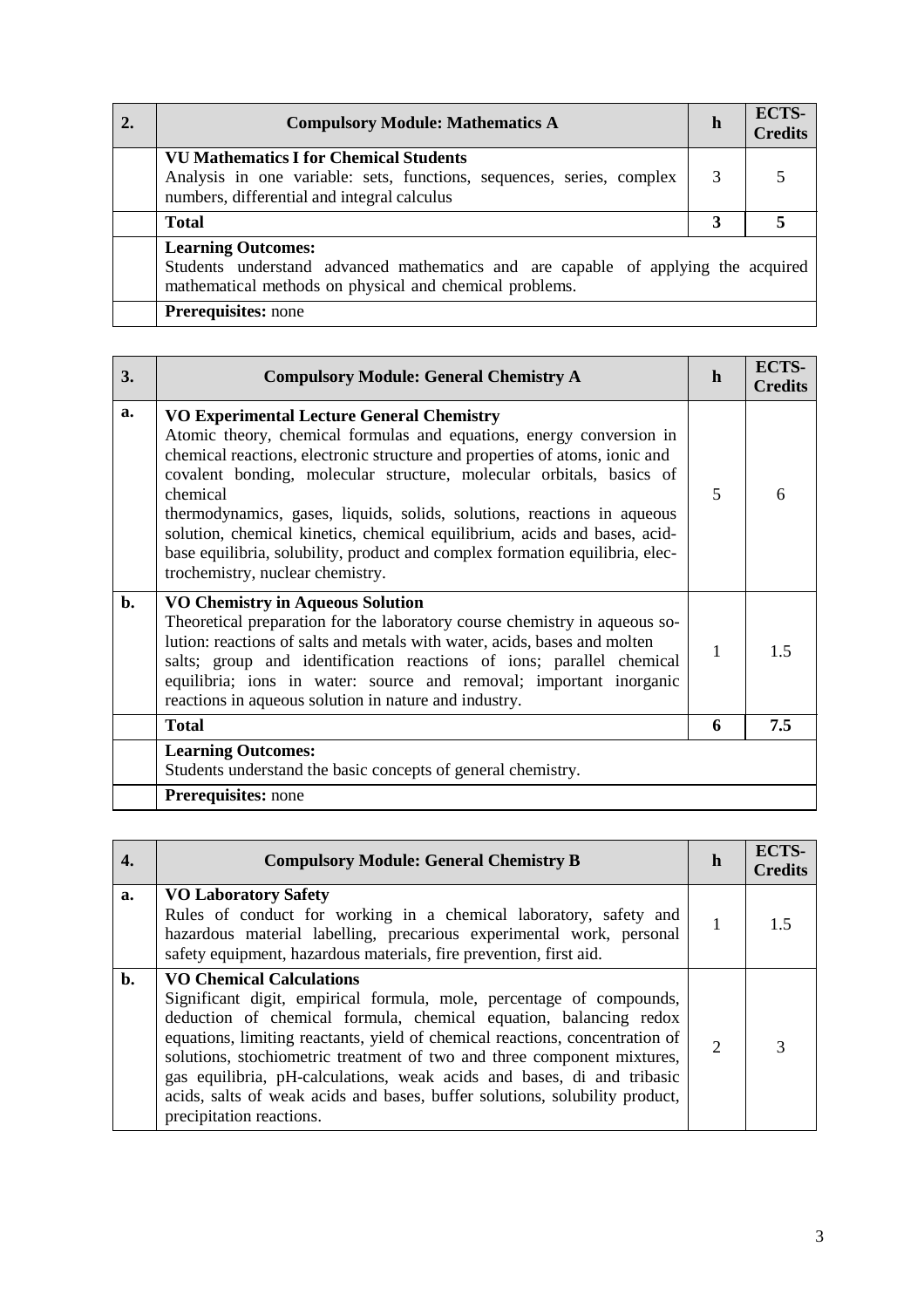| <b>Total</b><br>7<br>7.5<br><b>Learning Outcomes:</b><br>Students acquire general knowledge of safe work in a chemical laboratory and responsible<br>handling of hazardous materials. Students are capable of applying stochiometric calculations<br>and acquire practical laboratory skills in introductory chemical experiments on topics of<br>general chemistry. In the General Chemistry practical course students gain multidisciplinary<br>skills/key skills, such as the ability to work in a team and oral and written communication<br>skills. | $c_{\bullet}$ | <b>PR General Chemistry</b><br>Acid-base titration, water hardness, redox titration,<br>column<br>chromatography of plant dyes, thin layer chromatography of amino acids,<br>ester synthesis, stannic oxide formula determination, Nernst equation<br>experiments, electrochemical determination of equilibrium concentrations,<br>equilibrium constant for homogenous and heterogeneous equilibria, atomic<br>mass of magnesium. | $\overline{4}$ | 3 |
|----------------------------------------------------------------------------------------------------------------------------------------------------------------------------------------------------------------------------------------------------------------------------------------------------------------------------------------------------------------------------------------------------------------------------------------------------------------------------------------------------------------------------------------------------------|---------------|-----------------------------------------------------------------------------------------------------------------------------------------------------------------------------------------------------------------------------------------------------------------------------------------------------------------------------------------------------------------------------------------------------------------------------------|----------------|---|
|                                                                                                                                                                                                                                                                                                                                                                                                                                                                                                                                                          |               |                                                                                                                                                                                                                                                                                                                                                                                                                                   |                |   |
|                                                                                                                                                                                                                                                                                                                                                                                                                                                                                                                                                          |               | <b>Prerequisites:</b> none                                                                                                                                                                                                                                                                                                                                                                                                        |                |   |

| 5.             | <b>Compulsory Module: Analytical Chemistry A</b>                                                                                                                                                                                                                                                                      | h            | ECTS-<br><b>Credits</b> |
|----------------|-----------------------------------------------------------------------------------------------------------------------------------------------------------------------------------------------------------------------------------------------------------------------------------------------------------------------|--------------|-------------------------|
| a.             | <b>VO Analytical Chemistry I:</b><br>Basics (chemical equilibrium, concentration), analytical instruments<br>(balance etc.), sample preparation and digestion, gravimetry, mass<br>analysis, optical analysis, separation mechanisms (precipitation,<br>distribution, ion exchange, chromatography, electrophoresis). | 3            | 4.5                     |
| $\mathbf{b}$ . | <b>VO Data Analysis and Chemometrics</b><br>Fundamentals of statistics and data analysis (hypothesis testing, variance<br>analysis, regression, threshold values, statistical planning of experiments,<br>fundamentals of chemometric processes in data analysis)                                                     | $\mathbf{1}$ | 1.5                     |
| c.             | <b>VO Analytical Chemistry II:</b><br>Electroanalysis, potentiometry, ionselective electrodes, electrogravimetry,<br>coulometry, amperometry, voltammetry, conductometry, potentiometric<br>and conductometric end point excitation.                                                                                  | 1            | 1.5                     |
|                | <b>Total</b>                                                                                                                                                                                                                                                                                                          | 5            | 7.5                     |
|                | <b>Learning Outcomes:</b><br>Students are familiar with the fundamentals of analytical chemistry (volumetric analysis,<br>chromatography, electroanalytics and data analysis).<br><b>Prerequisites:</b> none                                                                                                          |              |                         |

| 6. | <b>Compulsory Module: Mathematics B</b>                                                                                                                                                                                                 | $\mathbf h$ | ECTS-<br><b>Credits</b> |
|----|-----------------------------------------------------------------------------------------------------------------------------------------------------------------------------------------------------------------------------------------|-------------|-------------------------|
|    | <b>VU Mathematics II for Chemical Students</b><br>Linear algebra: vector spaces, matrix calculus, analysis in several<br>variables, multi-dimensional differential and integral calculus, ordinary<br>and partial differential equation | 3           |                         |
|    | <b>Total</b>                                                                                                                                                                                                                            | 3           |                         |
|    | <b>Learning Outcomes:</b><br>Students understand advanced mathematics and are able to apply the mathematical methods<br>learned for finding solutions to physical and chemical questions.                                               |             |                         |
|    | <b>Prerequisites:</b> none                                                                                                                                                                                                              |             |                         |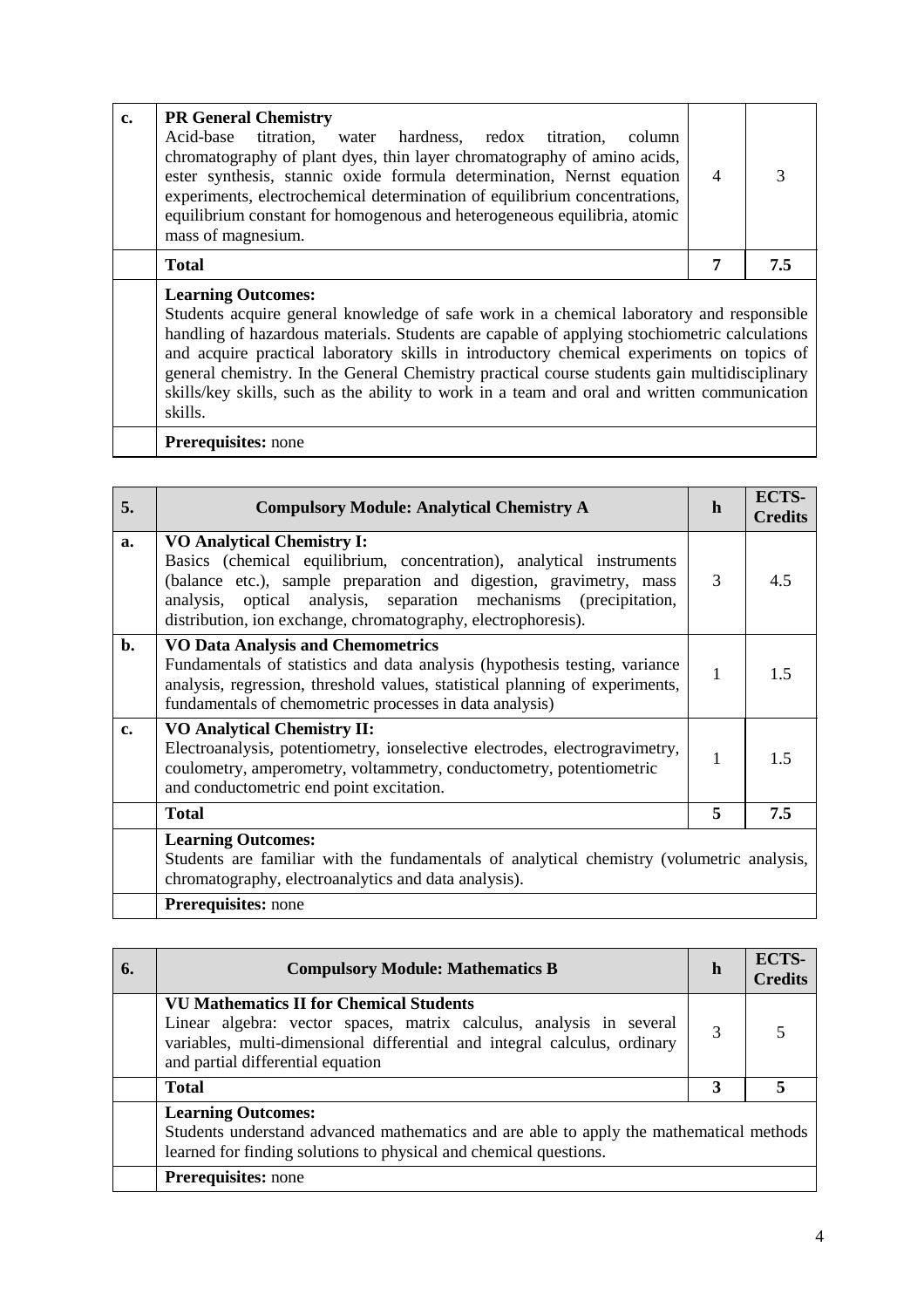| 7.             | <b>Compulsory Module: Inorganic Chemistry A</b>                                                                                                                                                                                                                                                                                                                                        | h                | ECTS-<br><b>Credits</b> |
|----------------|----------------------------------------------------------------------------------------------------------------------------------------------------------------------------------------------------------------------------------------------------------------------------------------------------------------------------------------------------------------------------------------|------------------|-------------------------|
| a.             | VO Experimental Lecture Main Group Chemistry<br>Introduction to main group chemistry (groups 1-2 and 13-18); description,<br>properties and reactivities of s-block and p-block elements; importance of<br>main group chemistry with regard to fundamental research and industrial<br>processes based on critical discussions of ecological and toxicological<br>connections.          | 2                | 2.5                     |
| $\mathbf{b}$ . | <b>VO Transition Metal Chemistry</b><br>Transition metal chemistry focusing on d-block elements: general<br>characteristics; basics, compound models, reactivity of coordination<br>compounds; deposits, production and characteristics of d-metals; important<br>compound classes; technically important processes, bioinorganic aspects,<br>chemistry of lanthanides and actinoides. | $\overline{2}$   | 2.5                     |
|                | <b>Total</b>                                                                                                                                                                                                                                                                                                                                                                           | $\boldsymbol{4}$ | 5                       |
|                | <b>Learning Outcomes:</b><br>Students acquire knowledge of the most important substances and fundamental principles of<br>inorganic chemistry are familiar with the use of inorganic substances in the fields of<br>environment and technology.<br><b>Prerequisites:</b> none                                                                                                          |                  |                         |
|                |                                                                                                                                                                                                                                                                                                                                                                                        |                  |                         |

| 8. | <b>Compulsory Module: Organic Chemistry A</b>                                                                                                                                                                                                                                                                                                                                                                                                                                                                                                                                                    | h                        | <b>ECTS-</b><br><b>Credits</b> |
|----|--------------------------------------------------------------------------------------------------------------------------------------------------------------------------------------------------------------------------------------------------------------------------------------------------------------------------------------------------------------------------------------------------------------------------------------------------------------------------------------------------------------------------------------------------------------------------------------------------|--------------------------|--------------------------------|
|    | <b>VO Organic Chemistry I</b><br>Structure and nomenclature of organic compounds, qualitative theoretical<br>consideration of covalent bond in hydrocarbons, conformation, thermos<br>hemistry, stereochemistry, chemical substances (preparation and reactions<br>of alkanes, alkyl halogenides, alcohols, ethers, amines, alkenes, alkynes,<br>allenes & aromates, including polycyclic aromatic compounds); reactions<br>(nucleophilic substitution on saturated carbons, elimination reactions, ad-<br>dition reactions, pericyclic reactions); conjugation and conjugated $\pi$<br>systems. | $\overline{\mathcal{A}}$ |                                |
|    | <b>Total</b>                                                                                                                                                                                                                                                                                                                                                                                                                                                                                                                                                                                     | 4                        |                                |
|    | <b>Learning Outcomes:</b><br>Students acquire theoretical knowledge of structure and reactivity of organic substances.                                                                                                                                                                                                                                                                                                                                                                                                                                                                           |                          |                                |
|    | <b>Prerequisites:</b> none                                                                                                                                                                                                                                                                                                                                                                                                                                                                                                                                                                       |                          |                                |

| 9. | <b>Compulsory Module: Inorganic Chemistry B</b>                                                                                                                                                                                                                                                                                                                     | h  | ECTS-<br><b>Credits</b> |
|----|---------------------------------------------------------------------------------------------------------------------------------------------------------------------------------------------------------------------------------------------------------------------------------------------------------------------------------------------------------------------|----|-------------------------|
|    | <b>PR Chemistry in Aqueous Solution</b><br>Experiments in solution and precipitation reactions, acid-base reactions<br>and redox reactions; properties, chemical reactions, and experimental<br>investigation of inorganic salts, metals, acids and bases in aqueous<br>solution.                                                                                   | 10 | 7.5                     |
|    | <b>Total</b>                                                                                                                                                                                                                                                                                                                                                        | 10 | 7.5                     |
|    | <b>Learning Outcomes:</b><br>With attention to the contents of the courses in general chemistry, students acquire<br>experimental knowledge of the identification and qualitative analysis of inorganic salts and<br>metals. Students gain multidisciplinary skills/key skills, such as the ability to work in a team<br>and oral and written communication skills. |    |                         |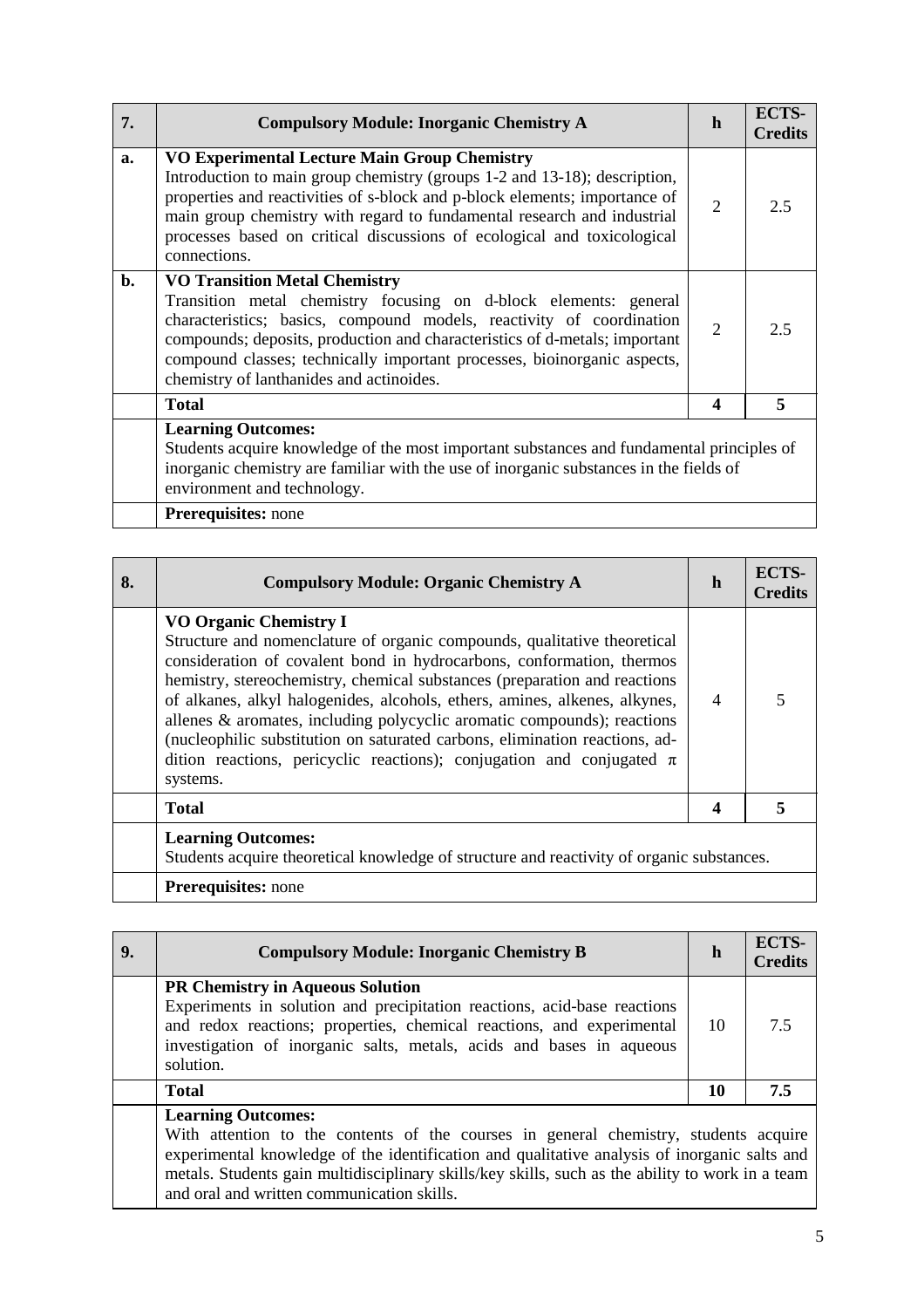**Prerequisites:** successful completion of compulsory module 3 (General Chemistry A)

| a.             | <b>VO Analytical Chemistry III</b><br>Atomic spectroscopy, atomic absorption spectroscopy, functionality of<br>monochromators, detectors, interferences and their elimination, principle<br>of FES, atomic fluorescence spectroscopy, plasmaOES (ICP, DCP),                           | 1            | 15  |
|----------------|---------------------------------------------------------------------------------------------------------------------------------------------------------------------------------------------------------------------------------------------------------------------------------------|--------------|-----|
|                | spectroscopy using arc, spark and laser excitation.                                                                                                                                                                                                                                   |              |     |
| $\mathbf{b}$ . | <b>VO Analytical Chemistry IV</b><br>Modes of decay, interaction of ionizing radiation with matter, radio<br>analytics (apha-, beta- and gamma-spectroscopy, liquid scintillation),<br>radiation injuries, technical use of X-radiation, X-ray spectroscopy,<br>electron spectroscopy | $\mathbf{1}$ |     |
|                | <b>Total</b>                                                                                                                                                                                                                                                                          | 2            | 2.5 |
|                | <b>Learning Outcomes:</b><br>Students have an advanced knowledge of analytical chemistry (atomic spectroscopy, X-ray<br>spectroscopy, radioactivity and radio analytics).<br>Prerequisites: none                                                                                      |              |     |

| 11. | <b>Compulsory Module: Physical Chemistry A</b>                                                                                                                                                                                                                                                                                                                                                            | h | ECTS-<br><b>Credits</b> |
|-----|-----------------------------------------------------------------------------------------------------------------------------------------------------------------------------------------------------------------------------------------------------------------------------------------------------------------------------------------------------------------------------------------------------------|---|-------------------------|
|     | <b>VU Introduction to Quantum Theory</b><br>Fall of the classical world view, double-slit experiment, superposition<br>principle, wave mechanics of plane waves, Schrödinger equation, formal<br>fundamentals of quantum mechanics, specific solutions of the<br>Schrödinger equation, spin, Aufbau principle, He atom, antisymmetry,<br>exchange interaction, Pauli exclusion principle; $H2 +$ molecule | 3 | 2.5                     |
|     | <b>Total</b>                                                                                                                                                                                                                                                                                                                                                                                              | 3 | 2.5                     |
|     | <b>Learning Outcomes:</b><br>Students understand the fundamental physical principles of the structure of matter within the<br>scope of quantum mechanics.                                                                                                                                                                                                                                                 |   |                         |
|     | <b>Prerequisites:</b> none                                                                                                                                                                                                                                                                                                                                                                                |   |                         |

| 12. | <b>Compulsory Module: Analytical Chemistry C</b>                                                                                                                                                                                                                                                                                                                                                                                                                                                                                                         | h | <b>ECTS-</b><br><b>Credits</b> |
|-----|----------------------------------------------------------------------------------------------------------------------------------------------------------------------------------------------------------------------------------------------------------------------------------------------------------------------------------------------------------------------------------------------------------------------------------------------------------------------------------------------------------------------------------------------------------|---|--------------------------------|
|     | <b>PR Quantitative Analytical Chemistry – Basic Practical Course</b><br>Basic analytical operations (measurement of volume and mass,<br>precipitation, filtration, digestion, ignition), safety and quality control in<br>an analytical laboratory, filtration, gravimetric and titrimetic analysis<br>(neutralization, redox titrations, complex formation), endpoint detection<br>with colour indication and instruments (photometry, Ca-selective<br>electrode, pH-electrode, conductivity measurement), statistical evaluation<br>of analytical data |   |                                |
|     | <b>Total</b>                                                                                                                                                                                                                                                                                                                                                                                                                                                                                                                                             |   |                                |
|     |                                                                                                                                                                                                                                                                                                                                                                                                                                                                                                                                                          |   |                                |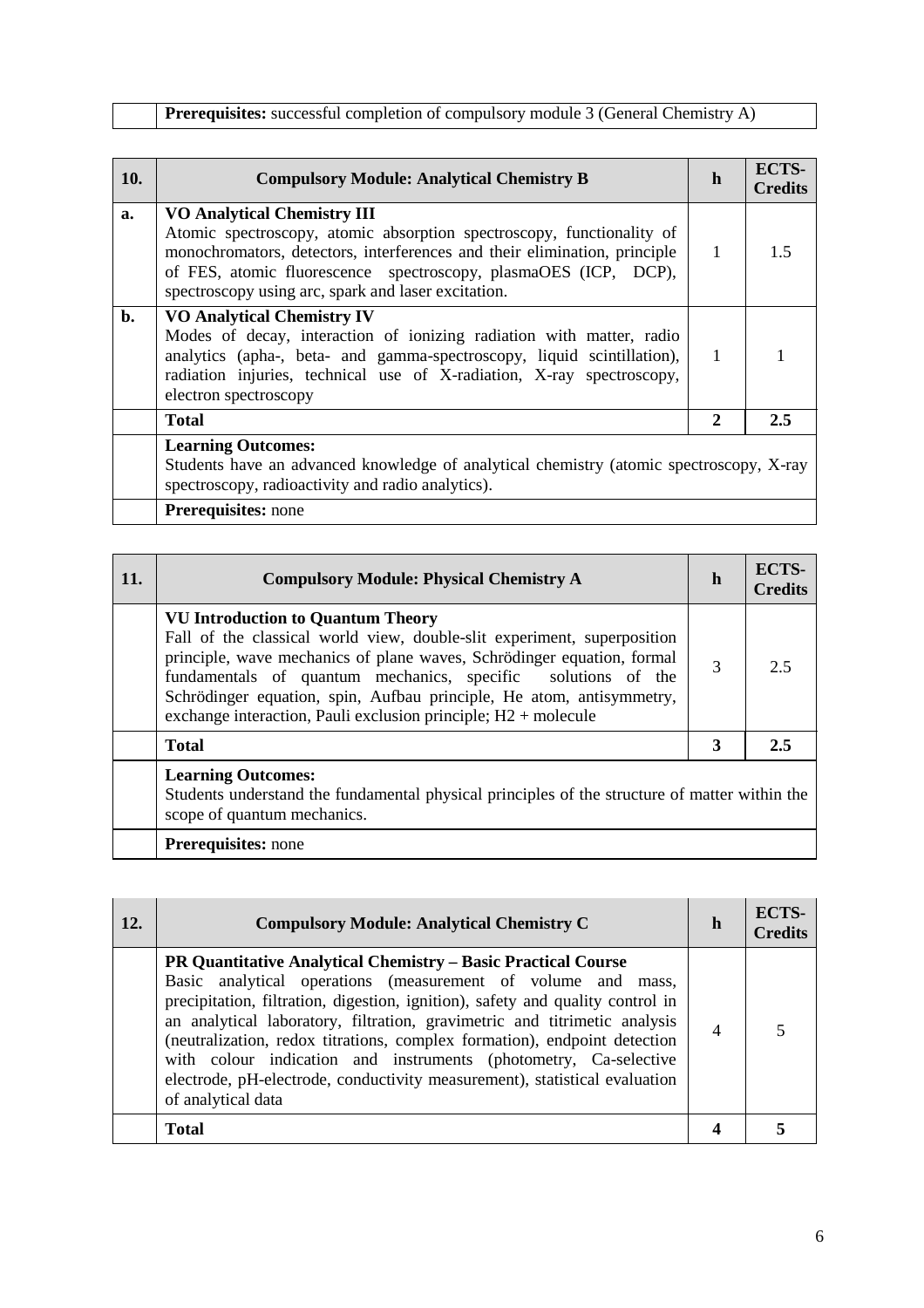| <b>Learning Outcomes:</b><br>Students gain basic skills in sample preparation and in gravimetric and trimetric analysis<br>processes. Students are able to correctly evaluate and interpret analytical data. |
|--------------------------------------------------------------------------------------------------------------------------------------------------------------------------------------------------------------|
| <b>Prerequisites:</b> successful completion of compulsory modules 5 and 9 (Analytical Chemistry<br>A and Inorganic Chemistry B)                                                                              |

| <b>13.</b> | <b>Compulsory Module: Analytical Chemistry D</b>                                                                                                                                                                                                                                  | h | <b>ECTS-</b><br><b>Credits</b> |
|------------|-----------------------------------------------------------------------------------------------------------------------------------------------------------------------------------------------------------------------------------------------------------------------------------|---|--------------------------------|
|            | PR Basic Practical Course in Instrumental Analysis<br>Basic knowledge in sample preparation and instrumental analysis, use of<br>HPLC, GC, voltammetry, extraction processes, UV/Vis spectroscopy,<br>atomic spectroscopy (AAS, FES) for analyzing real samples.                  | 4 | $\overline{5}$                 |
|            | <b>Total</b>                                                                                                                                                                                                                                                                      | 4 | 5                              |
|            | <b>Learning Outcomes:</b><br>Students acquire basic skills in instrumental analysis. They are able to generate, to protocol<br>and to evaluate and interpret data. Students acquire interdisciplinary key competences for<br>working in teams and oral and written communication. |   |                                |
|            | <b>Prerequisites:</b> successful completion of compulsory module 10 and 12 (Analytical<br>Chemistry B and C)                                                                                                                                                                      |   |                                |

| 14.            | <b>Compulsory Module: Organic Chemistry B</b>                                                                                                                                                    | h                           | <b>ECTS-</b><br><b>Credits</b> |
|----------------|--------------------------------------------------------------------------------------------------------------------------------------------------------------------------------------------------|-----------------------------|--------------------------------|
| a.             | <b>VO Organic Chemistry II</b><br>Aldehydes and ketones, enols, enolates and enamines, carboxylic acids<br>and derivates of carboxylic acids, bifunctional compounds, heterocyclic<br>compounds. | 2                           | $\mathcal{D}_{\mathcal{L}}$    |
| $\mathbf{b}$ . | <b>VO Structure Elucidation I</b><br>Fundamentals of the characterization of organic compounds by modern<br>mass spectrometry.                                                                   | 2                           | 1.5                            |
| c.             | VO Preparation Techniques in Organic Chemistry<br>Working techniques in preparative organic chemistry; instructions for the<br>laboratory course in organic chemistry                            | $\mathcal{D}_{\mathcal{L}}$ | 15                             |
|                | <b>Total</b>                                                                                                                                                                                     | 6                           | 5                              |
|                | <b>Learning Outcomes:</b><br>Students acquire basic knowledge of the structure and reactivity of organic compounds and<br>their characterization.                                                |                             |                                |
|                | Prerequisites: none                                                                                                                                                                              |                             |                                |

| <b>15.</b> | <b>Compulsory Module: Physical Chemistry B</b>                                                                                                                                                                                                                                                           | h              | ECTS-<br><b>Credits</b> |
|------------|----------------------------------------------------------------------------------------------------------------------------------------------------------------------------------------------------------------------------------------------------------------------------------------------------------|----------------|-------------------------|
|            | <b>VU Thermodynamics</b><br>Introduction to chemical thermodynamics, equations of state of ideal<br>glass, enthalpy, Carnot cycle, entropy, second law of thermodynamics,<br>Helmholtz free energy, Gibbs enthalpy, chemical potential, law of mass<br>action, phase equilibrium, colligative properties | $\overline{4}$ |                         |
|            | <b>Total</b>                                                                                                                                                                                                                                                                                             |                |                         |
|            | <b>Learning Outcomes:</b><br>Students are able to quantitatively analyse chemical processes and reactions.                                                                                                                                                                                               |                |                         |
|            | <b>Prerequisites:</b> none                                                                                                                                                                                                                                                                               |                |                         |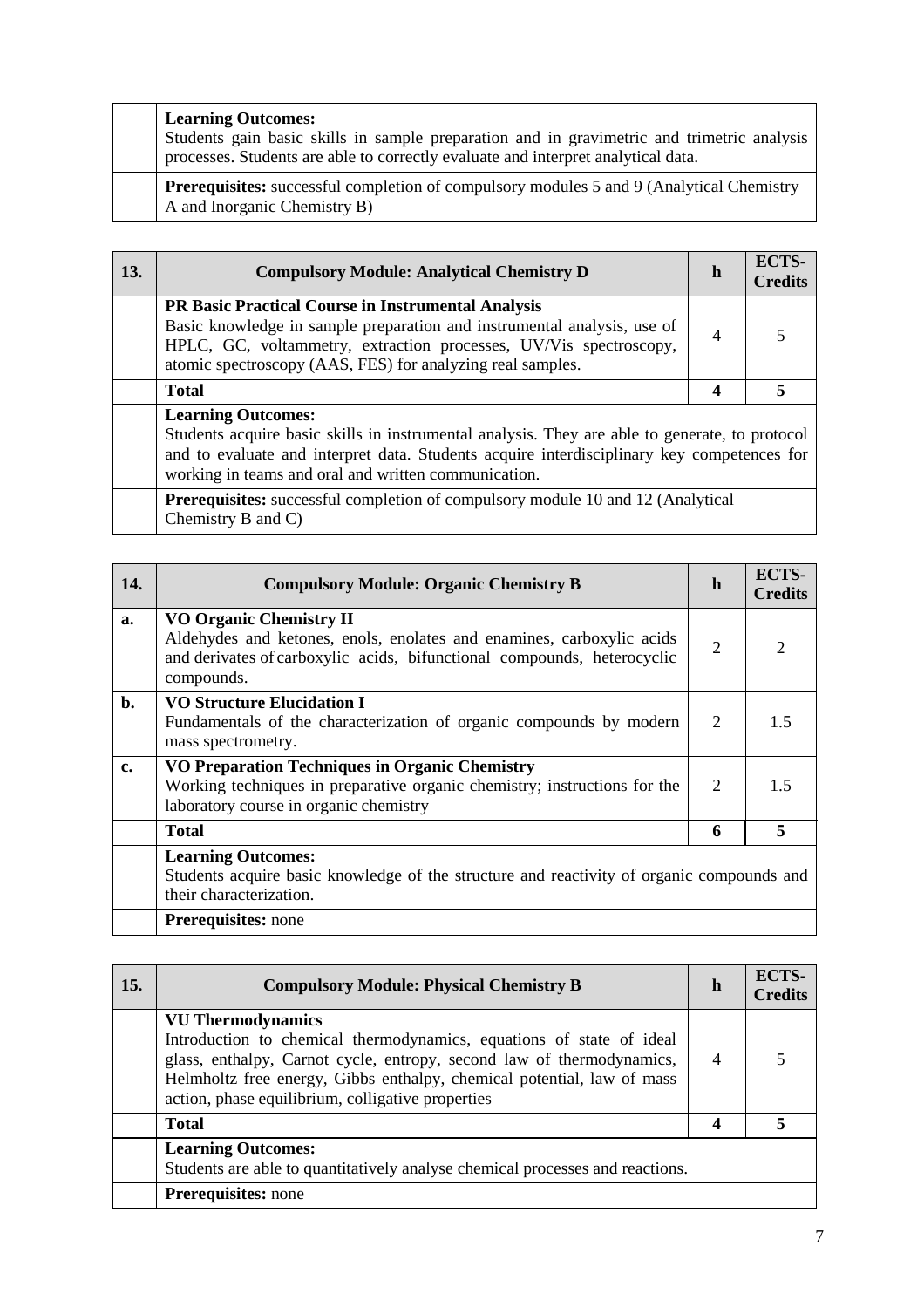| 16. | <b>Compulsory Module: Biochemistry A</b>                                                                                                                                                                                                                                                                                                                                                                                                                                        | h | ECTS-<br><b>Credits</b> |
|-----|---------------------------------------------------------------------------------------------------------------------------------------------------------------------------------------------------------------------------------------------------------------------------------------------------------------------------------------------------------------------------------------------------------------------------------------------------------------------------------|---|-------------------------|
|     | <b>VO Biochemistry I</b><br>Subject and unifying principles of biochemistry; water, acids and bases;<br>amino acids, peptides and proteins; structure and function of proteins and<br>enzymes; vitamins and coenzymes; lipids; carbohydrates; nucleic acids;<br>principal metabolic strategies; glycolysis; citric acid cycle; oxidative<br>phosphorylation; pentose phosphate pathway; gluconeogenesis; glycogen<br>metabolism; fatty acid metabolism; amino acid degradation. | 3 | 5                       |
|     | <b>Total</b>                                                                                                                                                                                                                                                                                                                                                                                                                                                                    | 3 | 5                       |
|     | <b>Learning Outcomes:</b><br>Students acquire knowledge of the chemical fundamentals and components of living matter,<br>catabolism and energy metabolism.                                                                                                                                                                                                                                                                                                                      |   |                         |
|     | <b>Prerequisites:</b> none                                                                                                                                                                                                                                                                                                                                                                                                                                                      |   |                         |

| 17. | <b>Compulsory Module: Inorganic Chemistry C</b>                                                                                                                                                                                                            | h | ECTS-<br><b>Credits</b> |
|-----|------------------------------------------------------------------------------------------------------------------------------------------------------------------------------------------------------------------------------------------------------------|---|-------------------------|
|     | <b>PR Inorganic Synthesis</b><br>Synthesis of inorganic compounds of main group and subgroup elements<br>in aqueous solution; application of basic preparative techniques                                                                                  |   |                         |
|     | <b>Total</b>                                                                                                                                                                                                                                               | 5 |                         |
|     | <b>Learning Outcomes:</b><br>Students acquire experimental-practical skills in the synthesis of inorganic compounds. They<br>also acquire interdisciplinary key competences such as working in teams and acquire oral and<br>written communication skills. |   |                         |
|     | <b>Prerequisites:</b> none                                                                                                                                                                                                                                 |   |                         |

| 18. | <b>Compulsory Module: Theoretical Chemistry A</b>                                                                                                                                                                                                                                                                                                                                                                  | h              | ECTS-<br><b>Credits</b> |
|-----|--------------------------------------------------------------------------------------------------------------------------------------------------------------------------------------------------------------------------------------------------------------------------------------------------------------------------------------------------------------------------------------------------------------------|----------------|-------------------------|
|     | <b>VO Theoretical Chemistry I</b><br>Types of atoms, bonding force, boding structures, torsions, electrostatic<br>interactions, van der Waals force, hydrogen bonds, hydrophobic<br>interactions, simplified force fields, minimization procedures, Hesse<br>matrix interpretation, standard mode analysis, interrelations to oscillation<br>spectroscopy, computer simulation, interrelations to NMR-spectroscopy | $\overline{2}$ | 2.5                     |
|     | <b>Total</b>                                                                                                                                                                                                                                                                                                                                                                                                       | $\mathbf{2}$   | 2.5                     |
|     | <b>Learning Outcomes:</b><br>Students understand basic intra- and intermolecular forces, as well as their behaviour in force<br>fields.                                                                                                                                                                                                                                                                            |                |                         |
|     | <b>Prerequisites:</b> none                                                                                                                                                                                                                                                                                                                                                                                         |                |                         |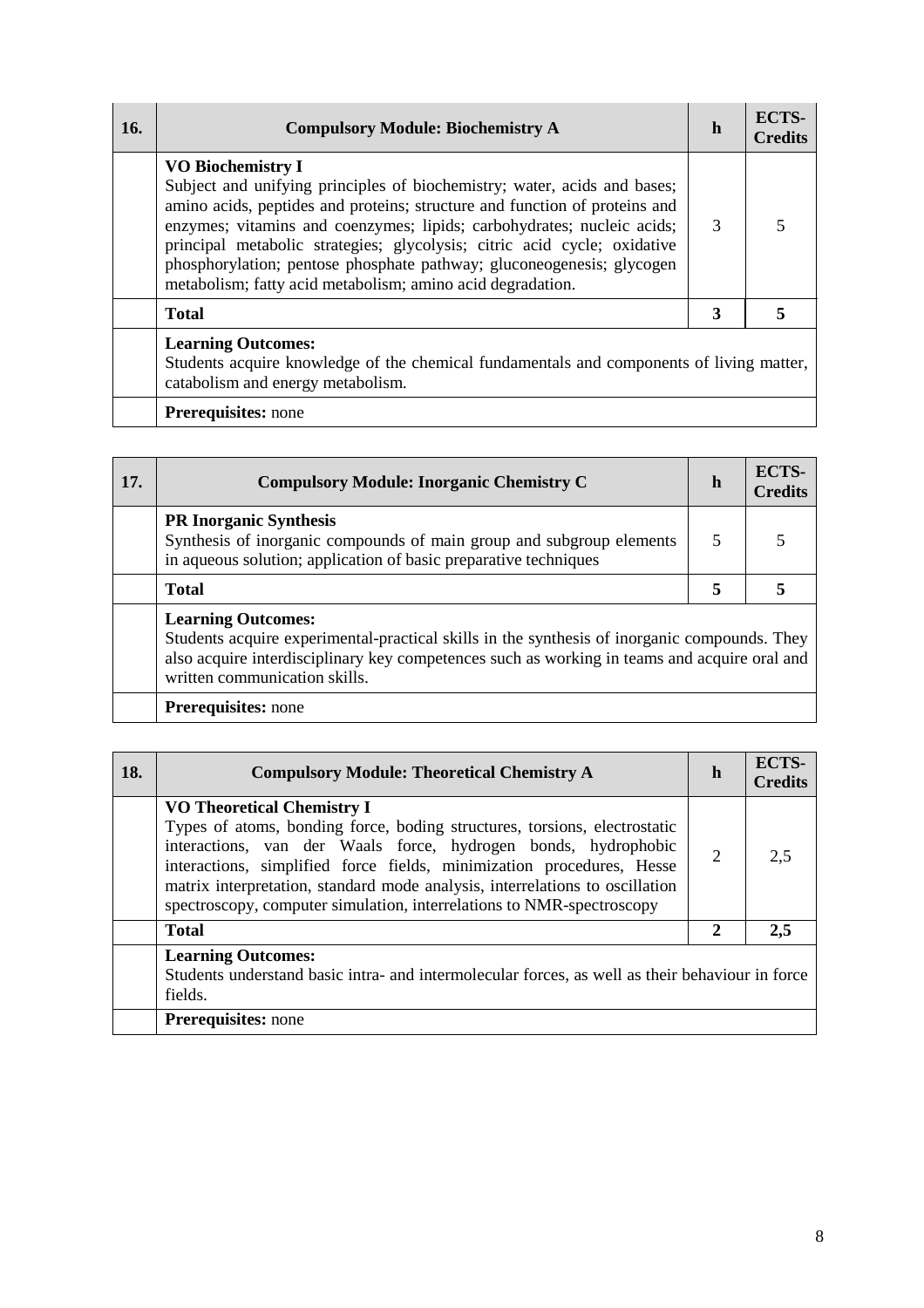| 19. | <b>Compulsory Module: Biochemistry B</b>                                                                                                                                                                                                                                                                                                                                                                                                                                                                 | h | <b>ECTS-</b><br><b>Credits</b> |
|-----|----------------------------------------------------------------------------------------------------------------------------------------------------------------------------------------------------------------------------------------------------------------------------------------------------------------------------------------------------------------------------------------------------------------------------------------------------------------------------------------------------------|---|--------------------------------|
| a.  | <b>VO Biochemistry II</b><br>Photosynthesis; biosynthesis/degradation of complex lipids, steroids and<br>amino acids, heme, nucleotides; coordination of metabolism; structure and<br>replication of DNA; transcription and RNA processing; protein synthesis;<br>regulation of gene expression in prokaryotes; eukaryotic chromosomes<br>and gene expression; gene technology; molecular immunology; muscle<br>con-traction and motility; membrane transport; hormone function; signal<br>transduction. | 3 | 3                              |
| b.  | <b>VO Biochemical Methods</b><br>Nucleoid acids (analysis, cloning, synthesis, sequencing), proteins<br>(expression, cleaning, sequencing, structures), molecular interactions<br>(identification, quantification, localization, functional analysis of protein-<br>RNA ligands), system biology (genomics, proteomics, metabolomics),<br>model organisms, model systems for physiological and pathological signal<br>transduction cascades, bio technology                                              | 2 | 1                              |
| c.  | <b>UE Biochemical Methods</b><br>Use of databases, graphic data processing, bio IT analysis of DNA, RNA,<br>protein sequences and structures, analysis of molecular interactions and<br>post- translational modifications, evolutionary interrelations, use of<br>systemic biological analysis methods                                                                                                                                                                                                   | 1 |                                |
|     | <b>Total</b>                                                                                                                                                                                                                                                                                                                                                                                                                                                                                             | 6 | 5                              |
|     | <b>Learning Outcomes:</b><br>Students acquire knowledge of anabolism, coordination of metabolism, fundamentals of<br>molecular genetics, gene technology, and biochemical principles of complex biological<br>processes. Students learn the fundamentals of modern biochemical methods and can apply<br>them for preparing and analyzing biological macromolecules and their interactions.<br><b>Prerequisites:</b> successful completion of compulsory module 16 (Biochemistry A)                       |   |                                |

|    | <b>Compulsory Module: Physical Chemistry C</b>                                                                                                                                                                                                                                                                                     | h                | <b>Credits</b> |
|----|------------------------------------------------------------------------------------------------------------------------------------------------------------------------------------------------------------------------------------------------------------------------------------------------------------------------------------|------------------|----------------|
| a. | <b>VO Thermodynamics: Advanced Course</b><br>Real gases: state equations, state charts, Joule-Thomson-effect, fugacity;<br>thermodynamics and phase charts of real mixtures; thermodynamics of<br>surfaces: surface tension, wetting phenomena; applications in technical<br>chemistry; elements of non-equilibrium thermodynamics | 2                | 2,5            |
| b. | <b>VO Kinetics</b><br>Kinetic gas theory, transport processes, reaction rate, nature of reactants,<br>simple reactions, counter-reactions, parallel reactions, consequent<br>reactions, pre-equilibrium, "unimolecular" reaction, chain reactions                                                                                  | 2                | 2,5            |
|    | <b>Total</b>                                                                                                                                                                                                                                                                                                                       | $\boldsymbol{4}$ | 5              |
|    | <b>Learning Outcomes:</b><br>Students acquire in-depth knowledge of thermodynamics for special systems and actual<br>applications as well as fundamental knowledge of chemical reaction kinetics for determining<br>reaction rates.<br>Prerequisites: none                                                                         |                  |                |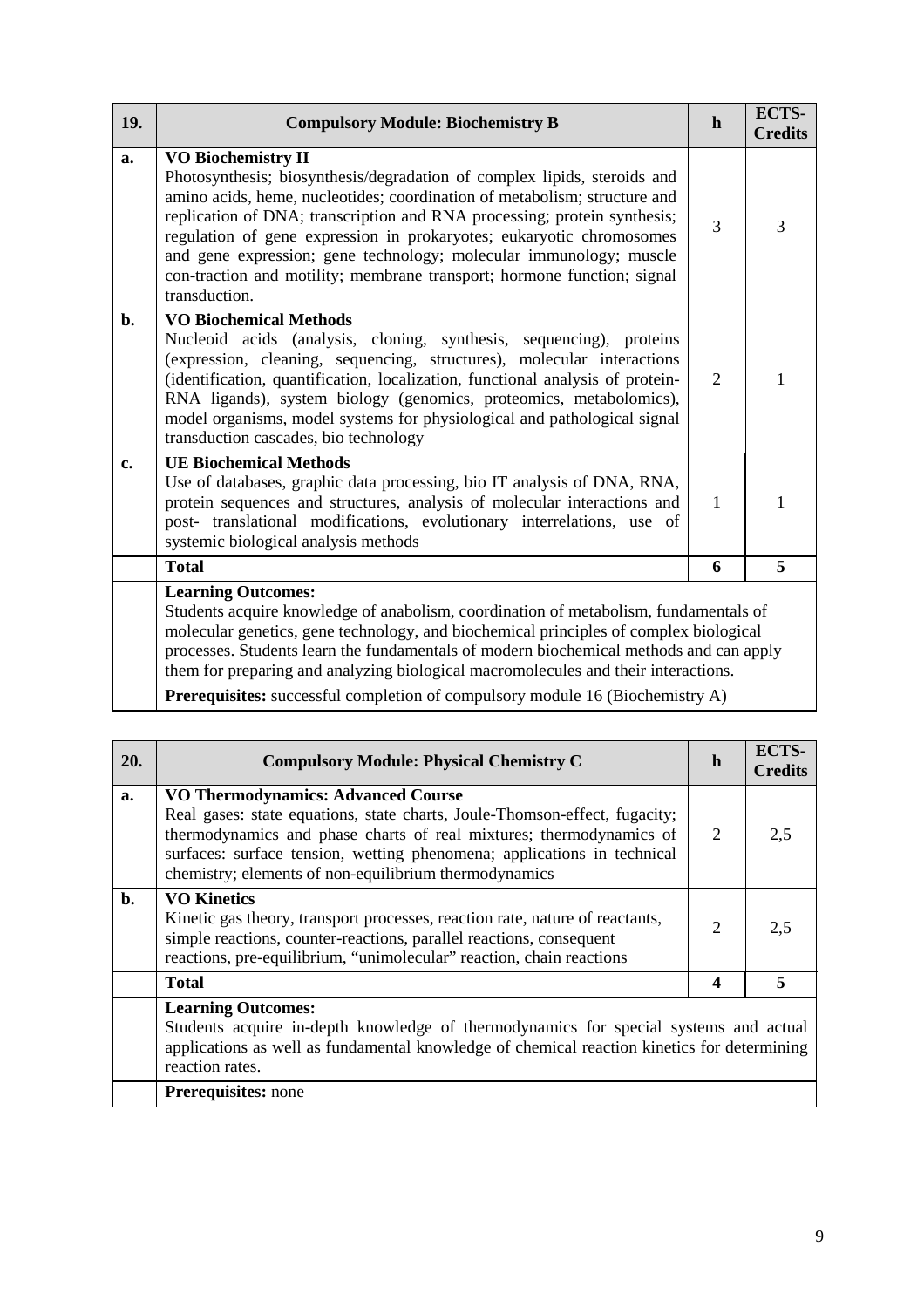| 21. | <b>Compulsory Module: Physical Chemistry D</b>                                                                                                                                                                                                                                                                                                                                                  | h | ECTS-<br><b>Credits</b> |
|-----|-------------------------------------------------------------------------------------------------------------------------------------------------------------------------------------------------------------------------------------------------------------------------------------------------------------------------------------------------------------------------------------------------|---|-------------------------|
|     | PR Laboratory Course in Physical Chemistry I<br>Fundamentals of physical-chemical measurement methods: quantity,<br>temperature and pressure gauge technique, creation of a vacuum,<br>interpretation of data and measurement uncertainty, curve fitting; e.g.<br>measurement of reaction warmth, electrolytic conductivity and molar<br>mass; phase equilibria solid-liquid and liquid-gaseous | 6 |                         |
|     | <b>Total</b>                                                                                                                                                                                                                                                                                                                                                                                    | 6 |                         |
|     | <b>Learning Outcomes:</b><br>Students are familiar with basic experimental methods in physical chemistry and with the<br>evaluation of the data. Students acquire interdisciplinary key competences in team work and<br>oral and written communication.                                                                                                                                         |   |                         |

**Prerequisites:** successful completion of compulsory modules 1, 2, 6 and 15 (Physics, Mathematics A and B, Physical Chemistry B)

| 22. | <b>Compulsory Module: Theoretical Chemistry B</b>                                                                                                                                                                                                                                                                                                                                                                                                                                                                                                                   | h | <b>ECTS-</b><br><b>Credits</b> |
|-----|---------------------------------------------------------------------------------------------------------------------------------------------------------------------------------------------------------------------------------------------------------------------------------------------------------------------------------------------------------------------------------------------------------------------------------------------------------------------------------------------------------------------------------------------------------------------|---|--------------------------------|
|     | <b>VO Theoretical Chemistry II</b><br>Hamiltonian operator for multi-electron systems, Born-Oppenheimer<br>approximation, consequences of the Pauli exclusion principle for the<br>multi- electron wave function, atomic orbital, molecular orbital,<br>determinant basis in a multi-electron Hilbert space, ground state of the<br>hydrogen molecule, distance dependence, variation principle, Full-CI,<br>Gaussian distribution as one-electron basis, Hartree-Fock, Roothan<br>method, electron correlations, perturbation theory, density functional<br>theory | 2 | 2,5                            |
|     | <b>Total</b>                                                                                                                                                                                                                                                                                                                                                                                                                                                                                                                                                        | 2 | 2.5                            |
|     | <b>Learning Outcomes:</b><br>Students understand the fundamentals of describing multi-electron systems in chemistry.                                                                                                                                                                                                                                                                                                                                                                                                                                                |   |                                |
|     | <b>Prerequisites:</b> none                                                                                                                                                                                                                                                                                                                                                                                                                                                                                                                                          |   |                                |

| 23.            | <b>Compulsory Module: Organic Chemistry C</b>                                                                                                                                                                                                                                                                                                                                                                                                                                            | h           | ECTS-<br><b>Credits</b> |
|----------------|------------------------------------------------------------------------------------------------------------------------------------------------------------------------------------------------------------------------------------------------------------------------------------------------------------------------------------------------------------------------------------------------------------------------------------------------------------------------------------------|-------------|-------------------------|
| a.             | <b>VO Structure Elucidation II</b><br>Fundamental principles for characterizing organic compounds and natural<br>substances by modern NMR spectroscopy.                                                                                                                                                                                                                                                                                                                                  | 2           | 3                       |
| $\mathbf{b}$ . | PR Laboratory Course in Organic Chemistry I<br>Synthesis and characterization of simple organic compounds; practical<br>implementation of esterification, hydrolyses, condensations, electrophilic<br>substitutions on aromatics, oxidation and reduction reactions.                                                                                                                                                                                                                     | $\mathbf Q$ | 7                       |
|                | <b>Total</b>                                                                                                                                                                                                                                                                                                                                                                                                                                                                             | 11          | 10                      |
|                | <b>Learning Outcomes:</b><br>Students acquire practical experimental skills for the synthesis and characterisation of simple<br>organic compounds. In the "Laboratory Course in Organic Chemistry I" they gain<br>interdisciplinary skills/key skills, such as the ability to work in a team and oral and written<br>communication skills.<br><b>Prerequisites:</b> successful completion of compulsory modules 3, 4, 8 and 14 (General<br>Chemistry A and B, Organic Chemistry A and B) |             |                         |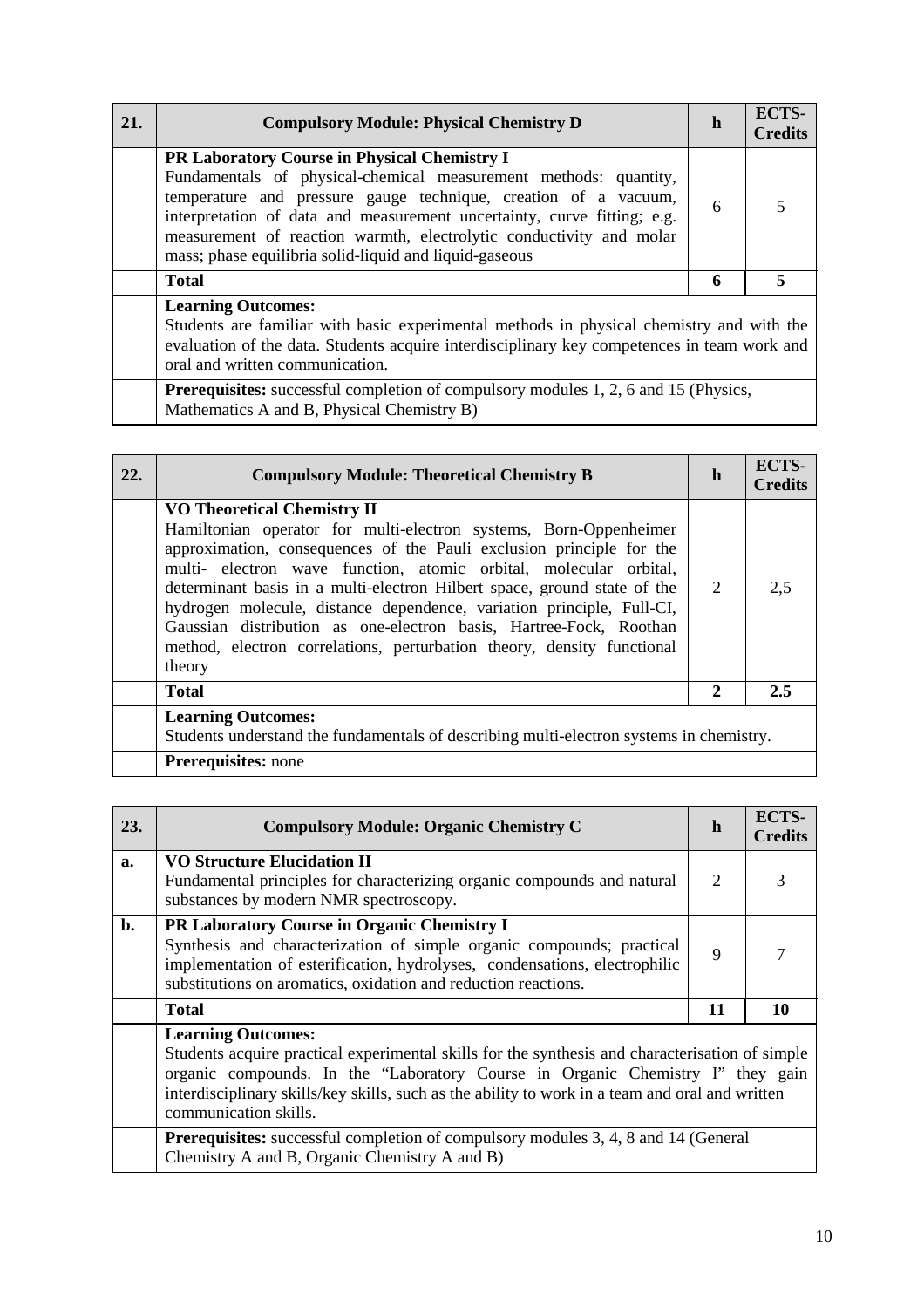| 24.            | <b>Compulsory Module: Inorganic Chemistry D</b>                                                                                                                                                                                                                                                                                                                                         | h              | ECTS-<br><b>Credits</b> |
|----------------|-----------------------------------------------------------------------------------------------------------------------------------------------------------------------------------------------------------------------------------------------------------------------------------------------------------------------------------------------------------------------------------------|----------------|-------------------------|
| a.             | <b>VO Environmental Chemistry</b><br>The atmosphere of the earth, natural and anthropogenic greenhouse effect,<br>formation and degradation of ozone in the stratosphere, ozone hole,<br>ground-near ozone, DDT, aerosols, emissions of combustion engines.                                                                                                                             | 1              | 1,5                     |
| $\mathbf{b}$ . | <b>VO Solid State Chemistry</b><br>Solid state reactions, thermodynamics, kinetics, diffusion, phase<br>transitions, phase diagrams, methods of crystal growth, solid state<br>synthesis from gaseous phase, solid state structures, materials science<br>applications of solids (super-hard materials, superconductors, optical and<br>NLO materials, micro and nanoporous materials). | $\overline{2}$ | 3,5                     |
|                | <b>Total</b>                                                                                                                                                                                                                                                                                                                                                                            | 3              | 5                       |
|                | <b>Learning Outcomes:</b><br>Students acquire basic knowledge of environmental chemistry of the atmosphere. Students<br>are familiar with important concepts and the applications in materials science of solid state<br>chemistry.                                                                                                                                                     |                |                         |

**Prerequisites**: none

| 25. | <b>Compulsory Module: Biochemistry C</b>                                                                                                                                                                                                                                                                                                | h | <b>ECTS-</b><br><b>Credits</b> |
|-----|-----------------------------------------------------------------------------------------------------------------------------------------------------------------------------------------------------------------------------------------------------------------------------------------------------------------------------------------|---|--------------------------------|
|     | <b>PR Laboratory Course in Basic Biochemistry</b><br>Sequence analysis of DNA; RNA preparation and separation; synthesis<br>and modification of DNA; nucleic acid hybridization; DNA-protein<br>interaction; protein expression and purification; function of proteins;<br>molecular cloning; preparation of high molecular weight DNA. | 5 |                                |
|     | <b>Total</b>                                                                                                                                                                                                                                                                                                                            | 5 | 5                              |
|     | <b>Learning Outcomes:</b><br>Students acquire methodological knowledge of protein and nucleic acid bio-chemistry, gene<br>technology and enzymology. Students also acquire interdisciplinary skills/key skills, such as<br>the ability to work in a team and oral and written communication skills.                                     |   |                                |
|     | Prerequisites: successful completion of compulsory modules 16 and 19 (Biochemistry A and<br>Biochemistry B)                                                                                                                                                                                                                             |   |                                |

| 26. | <b>Compulsory Module: Macromolecular Chemistry</b>                                                                                                                                                                                                                                                                                                                                                                                                                              | h | <b>ECTS-</b><br><b>Credits</b> |
|-----|---------------------------------------------------------------------------------------------------------------------------------------------------------------------------------------------------------------------------------------------------------------------------------------------------------------------------------------------------------------------------------------------------------------------------------------------------------------------------------|---|--------------------------------|
|     | <b>VO Macromolecular Chemistry</b><br>Definitions of terms, classifications, nomenclature, molecular mass,<br>degree of polymerization, tacticity, isomers, thermal and mechanical<br>properties, application and processing, mechanism of polymerization,<br>copolymers, multi-component systems, industrially important polymers,<br>polymers from renewable resources, biocompatible and medical special<br>polymers, softener and stabilizer chemistry, ecological aspects. | 2 | 2.5                            |
|     | <b>Total</b>                                                                                                                                                                                                                                                                                                                                                                                                                                                                    | 2 | 2,5                            |
|     | <b>Learning Outcomes:</b><br>Students acquire basic knowledge in macromolecular chemistry and are familiar with the<br>technically most important polymers.                                                                                                                                                                                                                                                                                                                     |   |                                |
|     | <b>Prerequisites:</b> none                                                                                                                                                                                                                                                                                                                                                                                                                                                      |   |                                |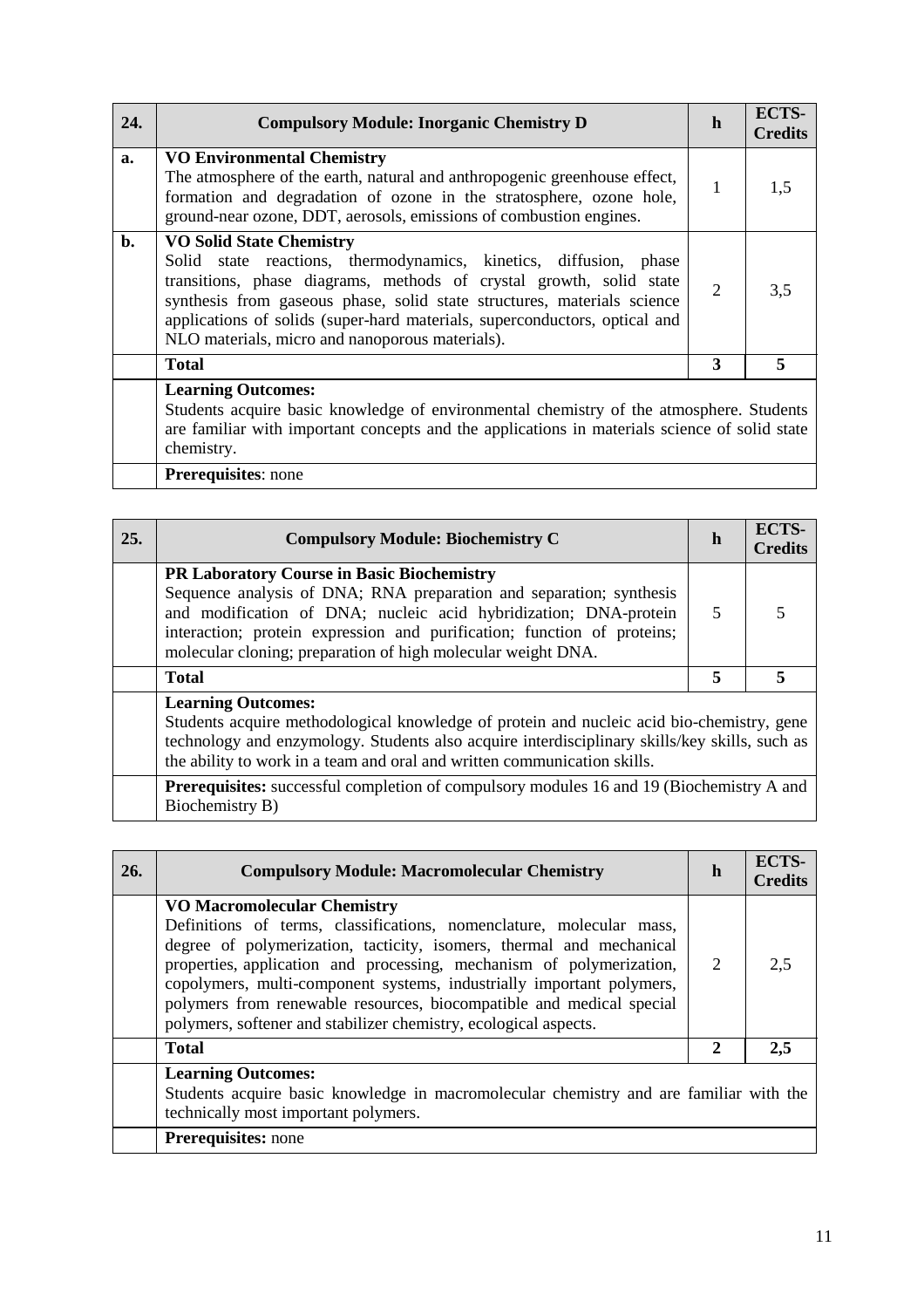| 27.            | <b>Compulsory Module: Organic Chemistry D</b>                                                                                                                                                                                                                                                                                                                                                                                                                              | h                           | ECTS-<br><b>Credits</b>     |
|----------------|----------------------------------------------------------------------------------------------------------------------------------------------------------------------------------------------------------------------------------------------------------------------------------------------------------------------------------------------------------------------------------------------------------------------------------------------------------------------------|-----------------------------|-----------------------------|
| a.             | <b>VO Structure Elucidation III</b><br>Basics and modern techniques for the structural characterization of<br>organic compounds III (IR, UV/Vis, CD and fluorescence spectroscopy,<br>$etc.$ ).                                                                                                                                                                                                                                                                            | 1                           | 2                           |
| $\mathbf{b}$ . | <b>VO Organic Synthesis</b><br>Organic chemical synthesis that provides access to organic compounds<br>such as natural products, active pharmaceutical compounds, cofactors,<br>synthetics, catalysts and compounds with interesting theoretical properties;<br>modern strategies and methods for selective material conversion, current<br>concepts and examples for the (total) synthesis of organic compounds,<br>natural products and active pharmaceutical compounds. | $\mathcal{D}_{\mathcal{L}}$ | 3.5                         |
| c.             | <b>VO Chemical Biology</b><br>Fundamentals of chemical biology, solid phase synthesis of peptides and<br>nucleic acids, reactivities of peptides and nucleic acids, protein catalysis,<br>nucleic acid catalysis, basics of cofactors and their roles in regulatory<br>mechanisms.                                                                                                                                                                                         | $\mathbf{1}$                | $\mathcal{D}_{\mathcal{L}}$ |
|                | <b>Total</b>                                                                                                                                                                                                                                                                                                                                                                                                                                                               | $\boldsymbol{4}$            | 7.5                         |
|                | <b>Learning Outcomes:</b><br>Students acquire knowledge of organic/chemical synthetic methods<br>absorptive<br>and<br>spectroscopic techniques. They learn the fundamentals of structure and reactivity of the two<br>classes of natural compounds of proteins and nucleic acids.<br>Prerequisites: none                                                                                                                                                                   |                             |                             |

| 28. | <b>Compulsory Module: Physical Chemistry E</b>                                                                                                                                                                                                                                                                                                                                                                                                | h | <b>ECTS-</b><br><b>Credits</b> |
|-----|-----------------------------------------------------------------------------------------------------------------------------------------------------------------------------------------------------------------------------------------------------------------------------------------------------------------------------------------------------------------------------------------------------------------------------------------------|---|--------------------------------|
|     | <b>PR Laboratory Course in Physical Chemistry II</b><br>Measurement methods for determining the kinetics of reactions, reactions<br>and absorption equilibria, macroscopic and microscopic material<br>properties, .e.g. viscosity, reaction kinetics, absorption, surface<br>determination of finely dispersed powders, distribution coefficient of a gas<br>chromatographic column, spectroscopy, dipole moment and dielectric<br>constant. | 6 |                                |
|     | <b>Total</b>                                                                                                                                                                                                                                                                                                                                                                                                                                  | 6 | 5                              |
|     | <b>Learning Outcomes:</b><br>The students understand the basics of kinetic and electrochemical processes in theory and<br>experiment. In the laboratory course, the students acquire interdisciplinary key qualifications,<br>such as working in teams and oral and written communication skills.                                                                                                                                             |   |                                |
|     | <b>Prerequisites:</b> successful completion of compulsory module 21 (Physical Chemistry D)                                                                                                                                                                                                                                                                                                                                                    |   |                                |

| 29. | <b>Compulsory Module: Theoretical Chemistry C</b>                                                                                                                                                                                          | h | ECTS-<br><b>Credits</b> |
|-----|--------------------------------------------------------------------------------------------------------------------------------------------------------------------------------------------------------------------------------------------|---|-------------------------|
| a.  | <b>VU Methods of Theoretical Chemistry</b><br>High performance computer, introduction to unix, introduction to<br>quantum mechanical and molecular mechanical software suites that are<br>employed to study and describe chemical problems |   |                         |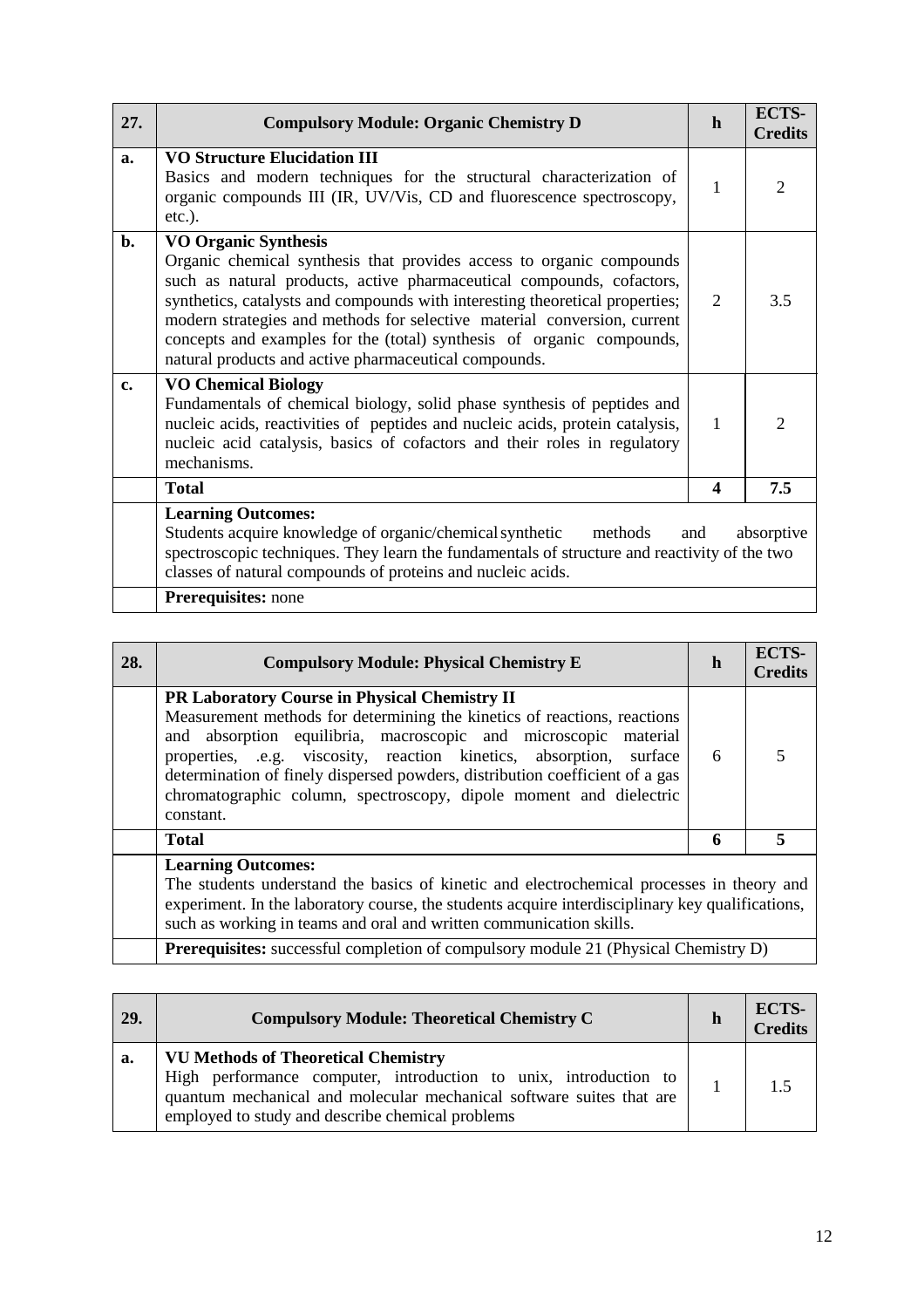| $\mathbf{b}$ . | <b>PR Theoretical Chemistry Laboratory</b><br>Molecular structure and visualization of small molecules and biomolecular<br>systems; prediction of structures and spectroscopic properties by use of<br>quantum mechanics; prediction of biomolecular bonding processes by<br>docking | 3 | 3.5 |
|----------------|--------------------------------------------------------------------------------------------------------------------------------------------------------------------------------------------------------------------------------------------------------------------------------------|---|-----|
|                | <b>Total</b>                                                                                                                                                                                                                                                                         |   |     |
|                | <b>Learning Outcomes:</b><br>Students command the fundamental working techniques of theoretical chemistry.                                                                                                                                                                           |   |     |
|                | <b>Prerequisites:</b> successful completion of compulsory modules 11, 18 and 22 (Physical<br>Chemistry A, Theoretical Chemistry A and B)                                                                                                                                             |   |     |

|    |                                                                                                                                                                                                                                                                                                                                                                                                           | h                           | <b>Credits</b> |
|----|-----------------------------------------------------------------------------------------------------------------------------------------------------------------------------------------------------------------------------------------------------------------------------------------------------------------------------------------------------------------------------------------------------------|-----------------------------|----------------|
| a. | <b>VO Physical Electrochemistry</b><br>Basics of electrochemistry, electrostatics and intramolecular interactions,<br>solvation, interionic interactions and Debye-Hückel-model, activity<br>coefficient, ionic conduction, potential and charge curve at phase<br>boundaries, electrokinetic phenomena, electrode equilibria, electrode<br>kinetics, electrolysis, basics of technical electrochemistry. | $\mathcal{D}_{\mathcal{L}}$ | 2.5            |
| b. | <b>VO Statistical Thermodynamics</b><br>Microcanonical ensemble, Boltzmann equation, canonical ensemble,<br>partition function and free energy, factorization of the partition function,<br>Boltzmann distribution, chemical equilibrium, quantum statistics                                                                                                                                              | 2                           | 2.5            |
|    | <b>Total</b>                                                                                                                                                                                                                                                                                                                                                                                              | 4                           | 5              |
|    | <b>Learning Outcomes:</b><br>Students acquire basic physical-chemical knowledge of electrochemical processes and their<br>application and the statistical-mechanical description of thermodynamic systems respectively.<br><b>Prerequisites:</b> none                                                                                                                                                     |                             |                |

| 31. | <b>Compulsory Module: Organic Chemistry E</b>                                                                                                                                                                                                                                                                                                                                                                           | h | <b>ECTS-</b><br><b>Credits</b> |
|-----|-------------------------------------------------------------------------------------------------------------------------------------------------------------------------------------------------------------------------------------------------------------------------------------------------------------------------------------------------------------------------------------------------------------------------|---|--------------------------------|
|     | PR Laboratory Course in Organic Chemistry II<br>Synthesis, pure isolation and characterization of organic compounds;<br>natural substances isolation; implementation of metal-organic & electro-<br>cyclic reactions and use of protecting groups and heterogeneous synthesis<br>techniques, practical examples of the classes of substances of nucleosides,<br>amino acids, vitamins, natural pigments and fullerenes. | 8 | 7.5                            |
|     | <b>Total</b>                                                                                                                                                                                                                                                                                                                                                                                                            | 8 | 7.5                            |
|     | <b>Learning Outcomes:</b><br>Students possess knowledge of the synthesis and characterization of organic compounds.<br>They acquire multidisciplinary skills/key skills, such as the ability to work in a team and oral<br>and written communication skills                                                                                                                                                             |   |                                |
|     | <b>Prerequisites:</b> successful completion of compulsory modules 23 and 27 (Organic Chemistry<br>$C$ and $D$ )                                                                                                                                                                                                                                                                                                         |   |                                |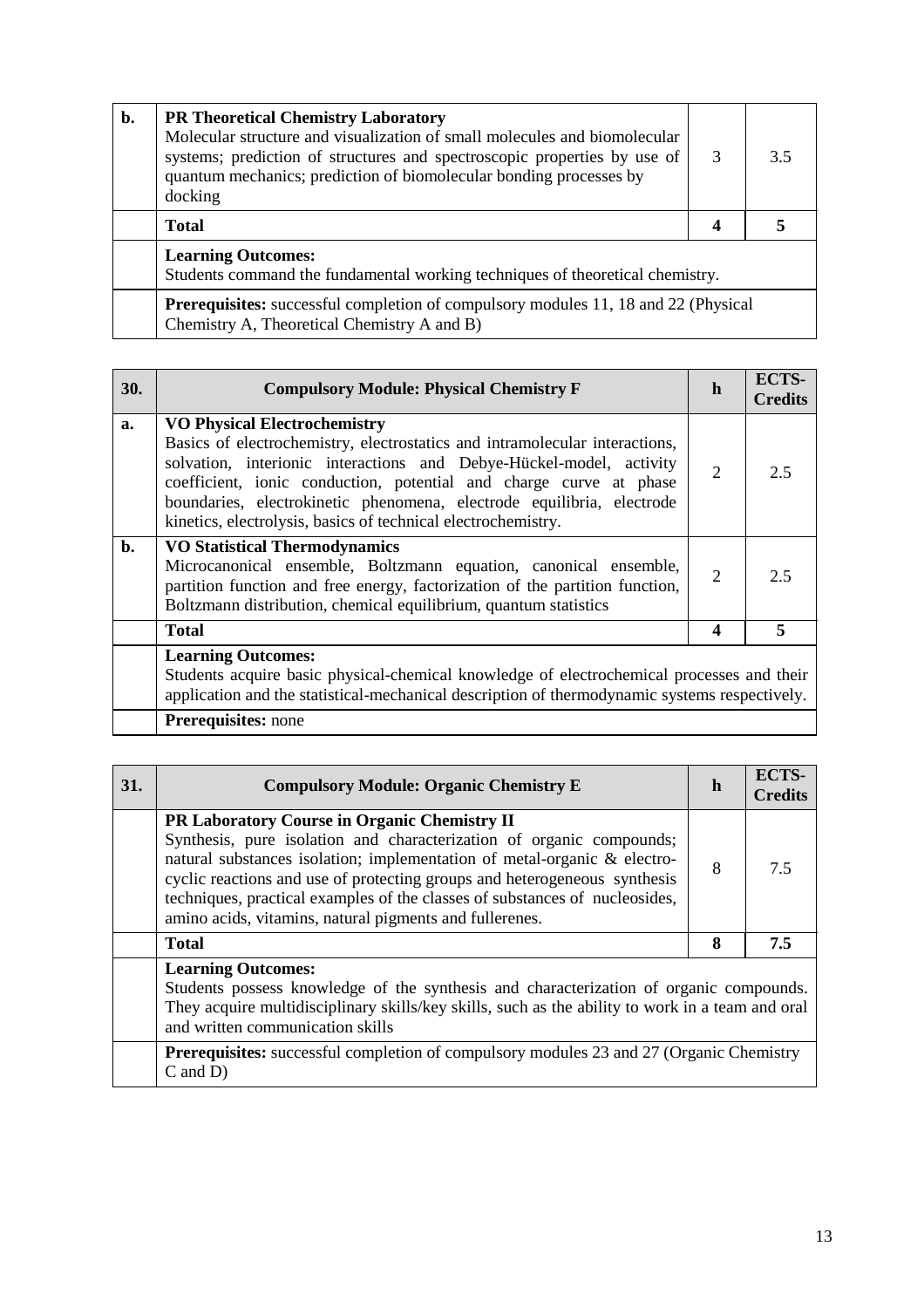| 32. | <b>Compulsory Module: Interdisciplinary Skills</b>                                                                                                              | h            | ECTS-<br><b>Credits</b> |
|-----|-----------------------------------------------------------------------------------------------------------------------------------------------------------------|--------------|-------------------------|
|     | Courses from the offer of the University of Innsbruck or from the field of<br>"Equality and Gender Studies" corresponding to 2,5 ECTS-Credits must<br>be taken. | 2            | 2.5                     |
|     | <b>Total</b>                                                                                                                                                    | $\mathbf{2}$ | 2.5                     |
|     | <b>Learning Outcomes:</b><br>Advanced qualification of the students according to their choice.                                                                  |              |                         |
|     | <b>Prerequisites:</b> The prerequisites specified by the respective curricula must be met.                                                                      |              |                         |

| <b>33.</b> | <b>Compulsory Module: Bachelor's Thesis</b>                                                                                                                                                                                                                                                                                                                             | h | ECTS-<br><b>Credits</b> |
|------------|-------------------------------------------------------------------------------------------------------------------------------------------------------------------------------------------------------------------------------------------------------------------------------------------------------------------------------------------------------------------------|---|-------------------------|
|            | <b>SE Bachelor's Thesis</b><br>Independent work in a chemical subject of choice supervised by pertinent<br>lecturers holding a Doctor/PhD-title. Presentation of the own Bachelor's<br>Thesis, discussion of the Bachelor's Theses of others.                                                                                                                           | 1 | $14 +$                  |
|            | <b>Total</b>                                                                                                                                                                                                                                                                                                                                                            | 1 | 15                      |
|            | <b>Learning Outcomes:</b><br>Students are capable of independently performing a practical-experimental study of a topic in<br>chemistry and can present and rationalize the results within a scientific lecture. Students gain<br>interdisciplinary key skills in oral and written communication, presentation techniques as<br>well as in time and project management. |   |                         |
|            | <b>Prerequisites :</b> successful completion of compulsory modules 1 to 23 (Physics, Mathematics<br>A, B; General Chemistry A, B; Analytical Chemistry A, B, C, D; Inorganic Chemistry A, B,<br>C; Organic Chemistry A, B, C; Physical Chemistry A, B, C, D; Biochemistry A, B;<br>Theoretical Chemistry A, B)                                                          |   |                         |

# **§ 6 Studies Induction and Orientation Period**

- (1) Within the scope of the Studies Induction and Orientation Period, which takes place in the first semester, the following course examinations must be passed:
	- 1. Experimental Lecture General Chemistry (CM 3a, 5 hrs., 6 ECTS-Credits),
	- 2. Analytical Chemistry I (CM 5a, 4 hrs., 4.5 ECTS-Credits),
	- 3. Chemical Calculations (CM 4b, 2 hrs., 3 ECTS-Credits).
- (2) Successful passing of all exams of the Studies Induction and Orientation Period entitles to passing all further courses and examinations and to writing the Bachelor's Thesis.
- (3) Before successful completion of the Studies Induction and Orientation Period courses amounting to 16.5 ECTS-Credits may be passed. The registration requirements listed in the curriculum must be met.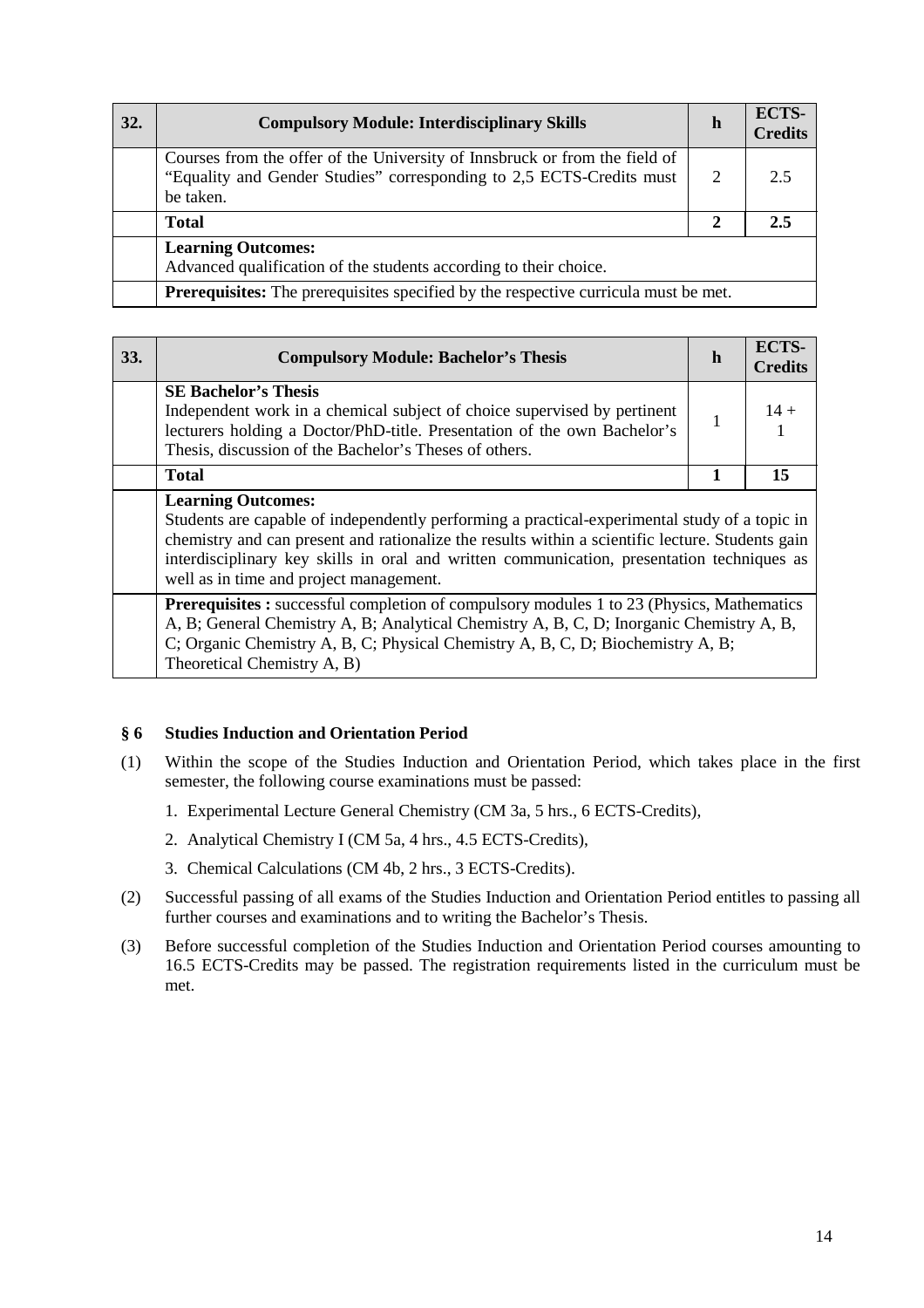#### **§ 7 Bachelor's Thesis**

- (1) The topic of the Bachelor's Thesis may be chosen from the following subjects offered in the bachelor's programme: Analytical Chemistry, Inorganic Chemistry, Biochemistry, Organic Chemistry, Physical Chemistry or Theoretical Chemistry.
- (2) A topic may be addressed jointly by several students with permission of the instructor of the "Bachelor's Thesis" course, provided that the work of each student can be assessed individually.
- (3) With the permission of the responsible instructor of the "Bachelor's Thesis" course, a topic may practically be addressed and implemented at non-university institutions. However, the Bachelor's Thesis is to be assessed by the responsible instructor of the "Bachelor's Thesis" course.
- (4) Bachelor's theses are to be submitted in paper form and in digital version as determined by the Director of Studies.

## **§ 8 Examination Regulations**

- (1) A module is completed when all of its courses have been successfully completed.
- (2) Courses are evaluated by written or oral examinations covering all contents of the course. The course lecturer must communicate the examination method before the start of the course.
- (3) Courses with continuous performance assessment are evaluated based on the student's regular, written and/or oral contributions and/or practical-experimental contributions. The course lecturer must communicate the evaluation criteria before the start of the course.

## **§ 9 Academic Degree**

Graduates of the Bachelor's Programme Chemistry are awarded the academic degree "Bachelor of Science", abbreviated "BSc".

#### **§ 10 Coming into force**

- (1) The curriculum is effective as of 1 October 2008.
- (2) § 6 in the version published in the University of Innsbruck Bulletin of 8 June 2011, Issue 26, No. 460 is effective as of 1 October 2011 and applies to all students beginning their degree programme as of winter semester 2011/2012.
- (3) out of force according to par. 4
- (4) § 10 para. 3 ceases to be effective after 30 September 2014.
- (5) § 6, as announced in the University of Innsbruck Bulletin of 8 June 2011, Issue 26, No. 460, ceases to be effective after 31 December 2015.
- (6) The modification of the curriculum in the version of the University of Innsbruck Bulletin of 12 May 2015, Issue 36, No. 400 comes into effect on 1 October 2015 and is to be applied to all students.
- (7) §6 in the version of the University of Innsbruck Bulletin of 2 May 2016, Issue 36, No. 439 comes into force on 1 October 2016 and is to be applied to all students commencing their study programme as of the 2016/2017 winter semester and to all students, who have not yet passed the courses of the studies induction and orientation stage according to the previous regulations.